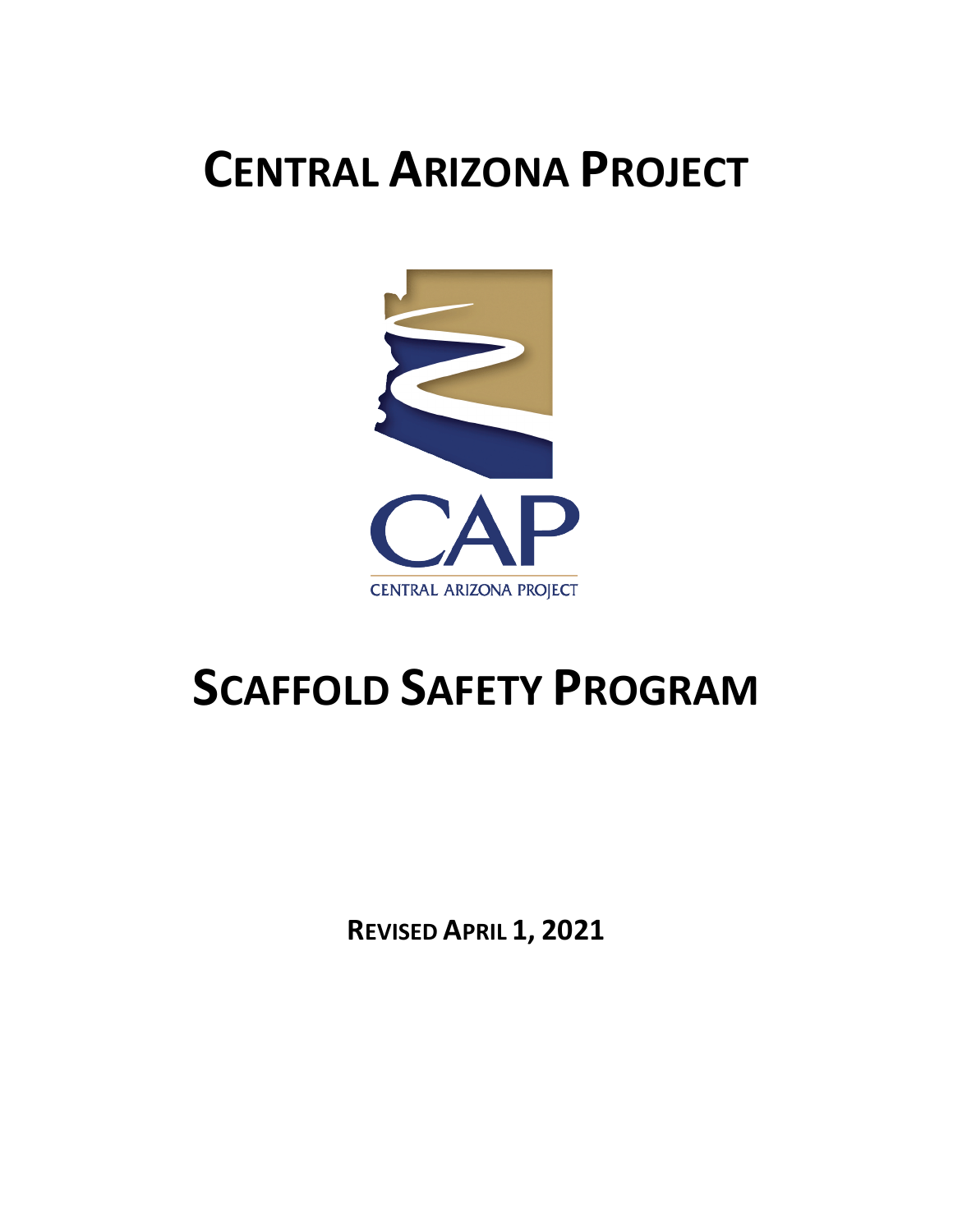#### **1.0 Purpose**

The purpose of this program is to establish procedures for the safe use of scaffolding by Central Arizona Project (CAP) employees. Contractors performing work for CAP are also expected to abide by this program.

#### **2.0 Scope**

Scaffolding is defined as a temporary work platform that has a variety of applications and is used in new construction, alteration, routine maintenance, renovation, painting, and repair activities. Scaffolding offers a safer and more comfortable work arrangement compared to leaning over edges, stretching overhead, and working from ladders. Scaffolding provides employees safe access to work locations, level and stable working platforms, and temporary storage for tools and materials.

This program applies wherever scaffolding is used at CAP.

#### **3.0 General Policy**

Scaffolds shall be erected, moved, dismantled, or used only under the supervision of a competent person and by individuals who have received appropriate training.

#### **4.0 Definitions**

Terms used in this policy carry the same definitions as those found in the OSHA scaffold standard at 29 CFR 1926.451.

#### **5.0 Training**

All employees who erect, dismantle or work on scaffolding will receive training on the particular types of scaffolds they will use. Training will cover proper erection, handling, use, inspection, and care of the scaffolds, including the installation of guardrails and other fall protection measures. Training will take place prior to assignment to any work on scaffolds. Retraining will occur when job conditions change or when there is evidence of unsafe scaffold use.

CAP designated "competent person(s)" will receive additional training regarding the selection of scaffolds, recognition of scaffold hazards, protection of exposed personnel and public, repair and replacement options, and requirements of OSHA standards.

#### **6.0 Responsibilities**

- **6.1 Managers:** Managers have general responsibility to ensure compliance with this safety policy.
- **6.2 Supervisors:** Supervisors are responsible for ensuring employees who work on or with scaffolding receive the appropriate training. Supervisors must not allow any employee who has not received the required training to perform any of the tasks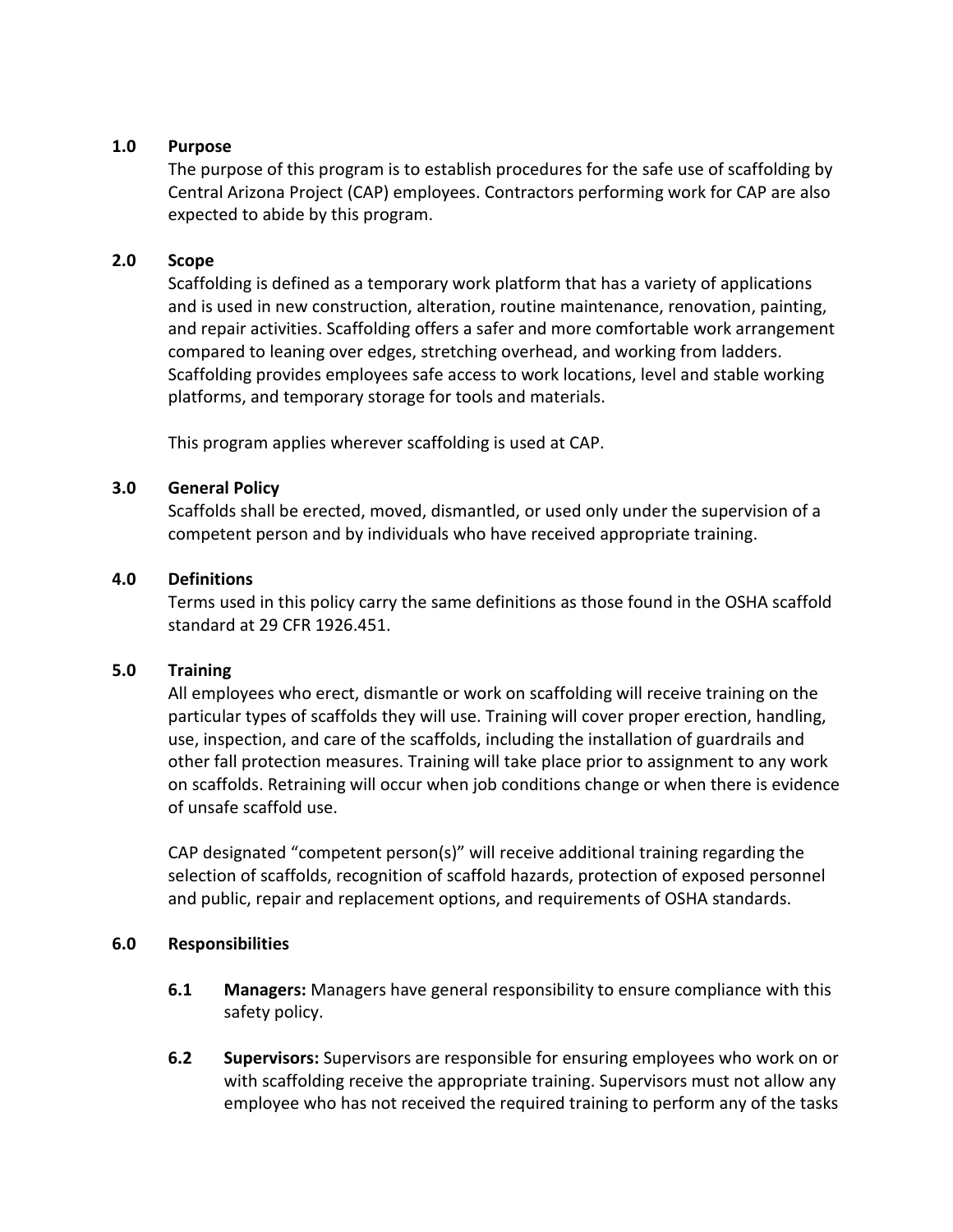or activities related to scaffold erection and/or dismantling. Supervisors will ensure that a competent person is in charge of scaffold erection.

### **6.3 Competent Person**

A competent person (as [defined by OSHA\)](https://www.osha.gov/laws-regs/regulations/standardnumber/1926/1926.450) will oversee the scaffold, erection, use, movement, alteration, dismantling, maintenance, and inspection. The competent person will be knowledgeable about proper selection, care, and use of all equipment as well as assessment for hazards. A competent person will inspect the scaffold at the beginning of every shift, prior to anyone utilizing the scaffold.

Where outside contractors set up scaffolding for CAP use, the competent person(s) assigned to the project shall be there for the entirety of the scaffold erection.

## **6.4 Scaffold Users**

Employees who work from shall comply with this safety policy and procedure. Employees will report damaged scaffolds, accessories, and missing or lost components to the competent person.

## **6.5 Safety Department**

CAP's EH&S department will provide assistance to managers, supervisors, or others as necessary on matters concerning safe scaffold use. EH&S will assist in developing or securing required training, and inspect scaffolding as needed.

- **7.0 Safety Requirements for Scaffolds:** The following does not represent an all-inclusive list of scaffold safety requirements. Where necessary, refer to the OSHA scaffold standards for additional requirements.
	- **7.1 Pre-Planning**: Pre-planning before scaffolding is erected should always take place. Some of the factors to consider include:
		- Site layout: Is the surface level and sound?
		- Other work that may be in the vicinity.
		- Specific requirements for the type of scaffold to be used.
		- Any fall protection requirements for the scaffold.
		- Nearby overhead electrical lines.
		- Weather conditions.
		- If there is a competent person on site.
	- **7.2 Inspections**: Scaffold components must be in good working order. Each element of the scaffold must be visually inspected before each use. A defective or damaged part could affect the safety and stability of the whole scaffold system and must therefore be removed from service and replaced or repaired.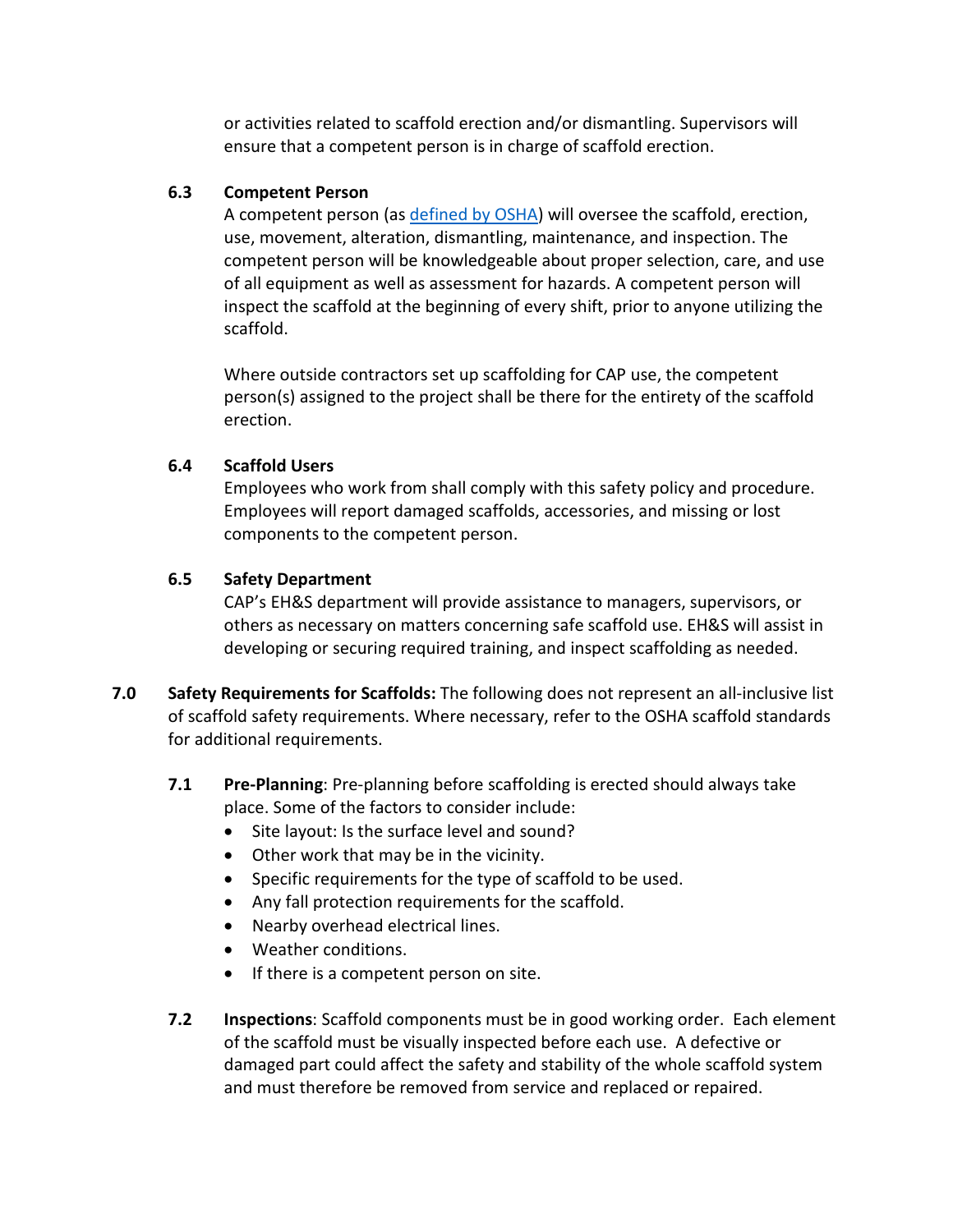The CAP scaffold safety tag (red: part 8099-0082 and green: part 8099-0083 must be posted at each scaffold access point and remain in place for the entirety of the job. A reminder inspection checklist is available on the CAP Safety website. Some items to look for include:

- Planks and wood components for splits, rot, burns, warps, splintering, oil, or paint and finishes that could cover defects. Wood planks must be scaffolding grade.
- Connections are in good condition and secured.
- All metal tubes, bracing and other members or parts are straight and free of bends, kinks, dents, cracks, and excessive rust.
- Locking devices are in good working condition.
- Ropes, wires, and cables are free from defects or other damage that impairs their function and strength.
- The setup of the scaffold was not changed from the previous day's use.
- **7.3 Load Capacity:** General capacity requirements for all scaffolds include:
	- The scaffold and each scaffold component must be capable of supporting four times the maximum intended load. This includes all personnel, equipment, and supplies.
	- Scaffolds must be designed by a qualified person, and built and loaded according to that design.
	- Never overload the scaffold.
- **7.4 Platform Construction:** Most scaffold platform surfaces are made of planks. Planks are usually made of steel, aluminum or wood. Wood scaffold planks should be 2 by 10 inches, scaffold plank grade and stamped by an agency approved by the American Lumber Standards Committee.
	- Each platform on all levels must be fully planked or decked, except when used as walkways or during erecting or dismantling operations.
	- The platform and walkway must be at least 18 inches wide.
	- The space between planks and the space between the platform and the uprights can not be more than one inch.
	- The front edge of the platform must be no more than 14 inches from the face of the work unless guardrails are used along the front edge and / or a personal fall arrest system is used.
	- Never cover wood platforms with paint, except for the edges, which may be covered or marked for identification.
	- Each end of the platform, unless cleated or restrained by hooks or other means, must extend over the centerline of its support at least six inches.
	- If the platform is 10 feet or less in length, the end cannot extend over its support more than 12 inches.
	- If the platform is over 10 feet in length, its end cannot extend over the support more than 18 inches.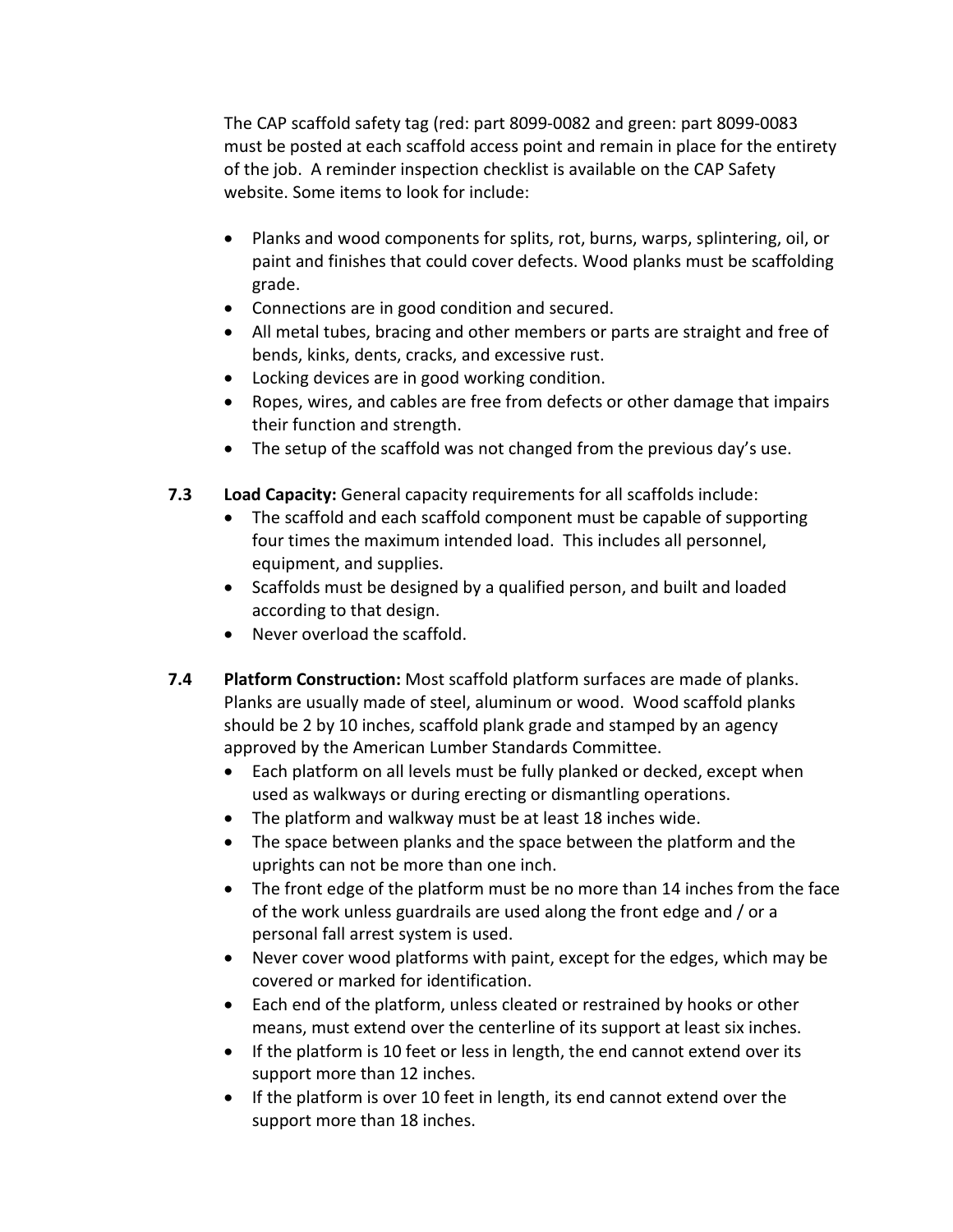- When platforms are overlapped to create a long platform, the overlap must occur only over supports and must be at least 12 inches.
- **7.5 Supported Scaffolds:** Supported scaffolds have one or more platforms that are supported by outrigger beams, brackets, poles, legs, uprights, posts, frames or similar rigid support. The following are some general requirements for supported scaffolds.
	- All supported scaffold poles, legs, posts, frames, and uprights must bear on base plates, as well as mud sills or other firm foundation.
	- They must also be plumb and braced to prevent swaying and displacement.
	- Footings must be level, sound, rigid and capable of supporting the load of the scaffold without settling or displacement.
	- Never use cinder blocks, bricks, gravel, loose fill or other means for leveling uneven surfaces or providing a foundation for the base plate.
	- When supported scaffolds have a height to base width ratio of more than 4 to-1 (four feet of height for every one foot of width) then guys, ties or braces must be installed at locations where horizontal members support both inner and outer legs. These devices must be installed at each end of the scaffold and spaced not to exceed 30 feet.
	- For scaffolds three feet wide or less, guys, ties or braces, must be used at the closest horizontal member for every 20 feet of vertical height. For scaffold wider than three feet, the requirement is every 26 feet or less.
- **7.6 Suspension Scaffolds:** *The use of suspension scaffolding at CAP requires permission of the CAP EH&S Manager.*

## **7.7 Access Requirements:**

- When erecting or dismantling a scaffold, a safe means of access must be provided, if possible. A competent person will determine this based on site conditions and the type of scaffold being erected or dismantled.
- Never use cross braces to climb onto the scaffold or from one level to another level of the scaffold.
- Direct access from one scaffold to another can only be used when the scaffold surfaces are not more than 14 inches horizontally and 24 inches vertically from each other.

## **7.7.1 Portable, Hook-On and Attachable Ladders**

- Place hook-on attachable ladders so their bottom rung is not more than 24 inches above the scaffold support level.
- When hook-on and attachable ladders are used on a supported scaffold that is more than 35 feet high, then rest platforms must be provided at least every 35 feet.
- The minimum rung length for hook-on attachable ladders is 11  $\frac{1}{2}$ inches. Rungs must be uniformly spaced with a maximum spacing of 16 ¾ inches between rungs.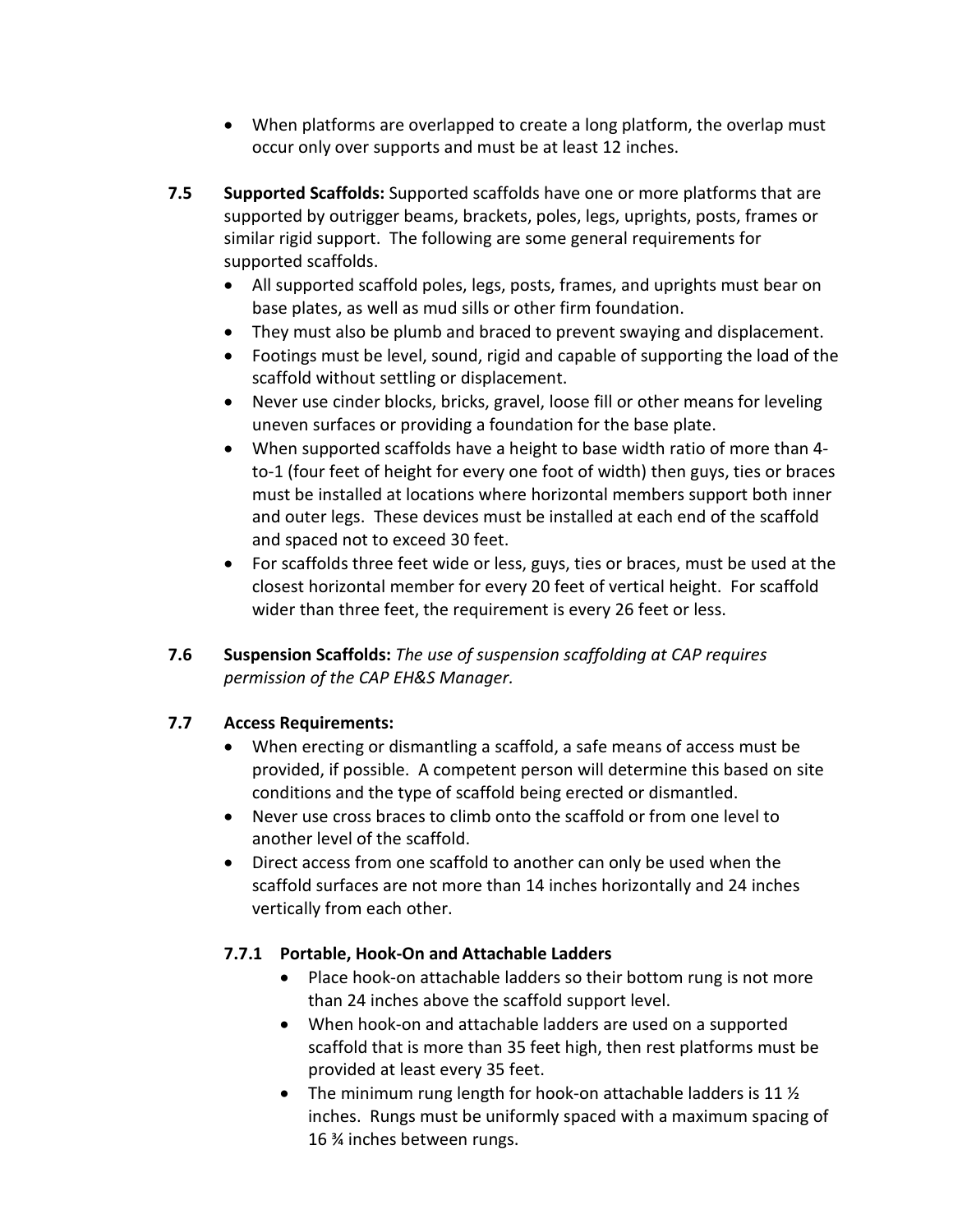## **7.7.2 Stairway-Type Ladders**

- Place stairway-type ladders so their bottom rung is not more than 24 inches above the scaffold supporting level.
- Rest platforms are required at least every 12 feet.
- The step width should be a minimum of 16 inches. Mobile scaffold stairway-type ladders must have a minimum step width of 11 ½ inches.
- All stairway-type ladders must have slip-resistant treads on all steps and landings.

#### **7.7.3 Integral Prefabricated Scaffold Access Frames**

- Rungs on integral prefabricated scaffold access frames must be at least 8 inches long.
- Rungs must be spaced no more than 16 % inches apart.
- Each frame must be installed in the same configuration as the one below it so the integrated ladder remains on the same side.
- When erecting or dismantling tubular welded frame scaffolds, end frames with horizontal members that are parallel, level, and not more than 22 inches apart vertically may be used as climbing devices for access.
- **7.7.4 Stair Towers (Scaffold Stairway / Towers):** Since stair towers are elevated platforms, the stability decreases as the height increases. Therefore the construction requirements for this type of scaffolding must be reviewed by a competent person to ensure that the scaffold and its components will support its own weight and at least four times the maximum load.
	- ♦ Stair towers must be positioned so their bottom step is not more than 24 inches above the scaffold supporting level.
	- $\bullet$  Stairways must be installed between 40 degrees and 60 degrees from the horizontal. Each stairway must be at least 18 inches between stair rails.
	- $\bullet$  Each side of the scaffold stairway must have a stair rail that includes a top rail and a midrail. Stair rails must be between 28 inches and 37 inches in height, from the top of the stair rail to the surface of the tread.
	- ♦ The top rail of each stair rail system must also serve as a handrail, unless a separate handrail is provided.
	- ♦ A landing platform at least 18 inches long must be provided at each level. All treads and landings must have slip-resistant surfaces. Guardrails must be provided on the open sides and ends of each landing.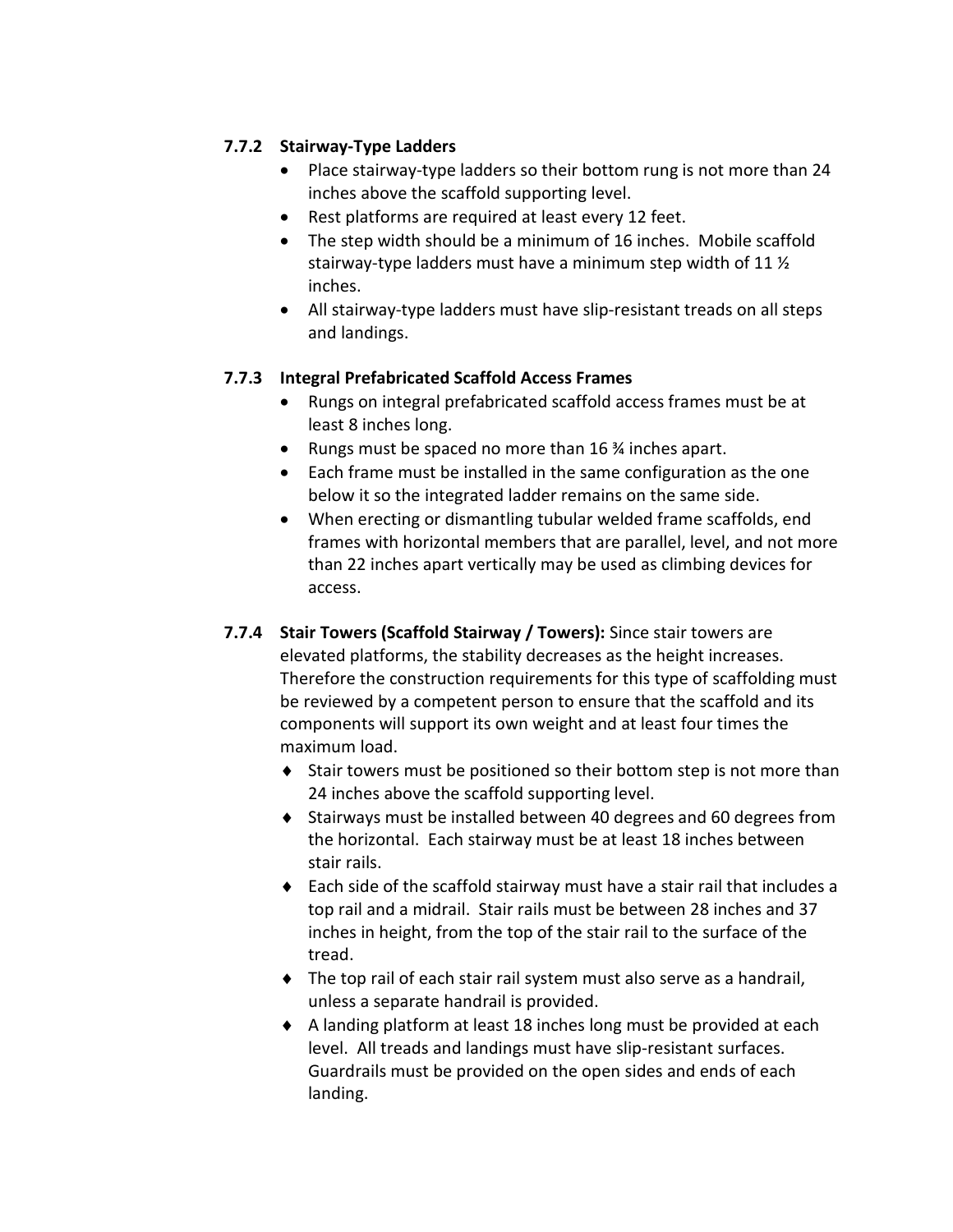**7.8 Fall Protection:** A competent person will determine if fall protection is necessary and feasible during scaffold erecting and dismantling procedures. If additional fall protection needs to be installed at the project site, CAP Engineering department should be contacted for design.

## **7.8.1 Guardrail Systems**

- Guardrails must be installed along all open sides and ends of scaffold platforms that are more than 10 feet above a lower level.
- The top edge height of top rails on supported scaffolds must be installed between 38 and 45 inches above the platform.
- Mid rails must be installed midway between the top rail and the scaffold platform.
- **7.8.2 Personal Fall Arrest Systems:** A personal fall arrest system must be used when guardrails cannot be used to protect against fall hazards. Prior to use, however, a competent person must determine that the scaffold system can safely support the use of a personal fall arrest system.
	- A personal fall arrest system must be attached by lanyard to a vertical lifeline, horizontal lifeline, or scaffold structural member.
	- The personal fall arrest system must limit free fall to six feet or less.
	- Do not attach the personal fall arrest system to the guardrail system.
	- The anchor point must be able to support 5,000 pounds per attached worker. When vertical lifelines are used, the anchor point must be independent of the scaffold. Standpipes, vents, other piping systems, electrical conduits, outrigger beams, and counterweights are NOT considered safe points of anchorage.
	- Inspect the personal fall arrest system before each use.

## **7.8.3 Falling Object Protection**

- The area below a scaffold must be barricaded and unauthorized personnel must not be allowed to enter; if the platform is more than 10 feet above a lower level, then toe boards must be used.
- Toe boards must be at least 3  $\frac{1}{2}$  inches high from the top edge of the toe board to the level of the walking surface.
- If tools, materials or equipment are piled higher than the top edge of the toe board, then mesh, debris nets, canopies or other means of protection must be installed.
- **8.0 Dismantling Scaffolding:** All scaffolds must be dismantled only under the supervision or direction of a competent person.
	- Where used, make sure the correct number of ties and braces are in place. Replace any that may have been removed.
	- Check that all planks are correctly seated and will not fall as you remove other planks.